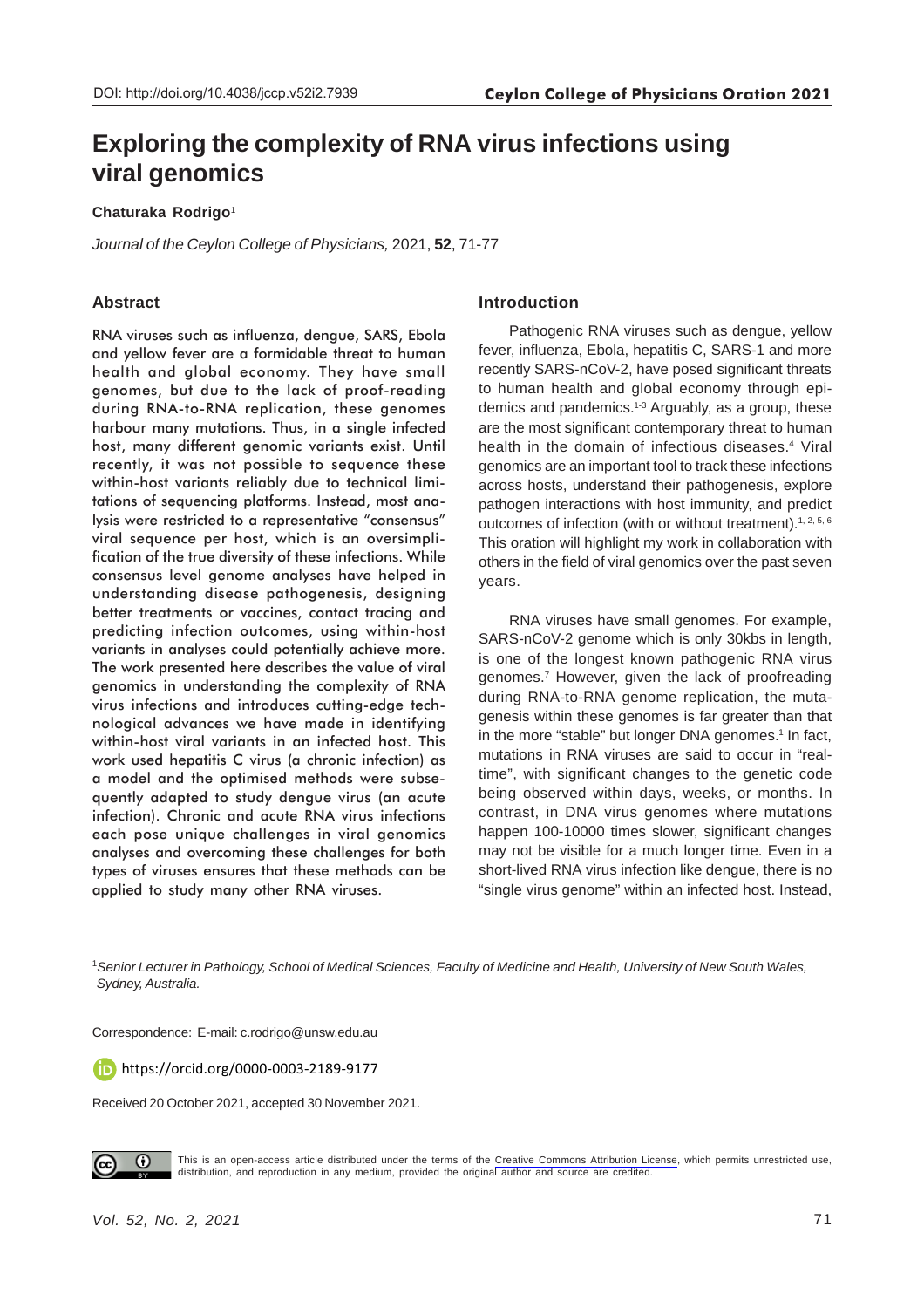there are multiple genomic variants (quasi-species or within host variants)<sup>8-10</sup> which for logistical and scientific reasons are often not accounted for in many viral genomics studies. Instead, a representative sequence per host called the "consensus sequence" is constructed to represent all variants in an infected host but this is an oversimplification the true diversity of the infection. The main reason for using consensus sequences is the technical difficulty in amplifying entire viral genomes (of variants) as intact molecules and sequencing them without fragmenting. With the introduction of next generation sequencing (NGS),<sup>11</sup> it became possible to identify low frequency single nucleotide polymorphisms (SNPs) in RNA or DNA genomes but the popular technologies such as pairedend short read sequencing (Illumina platform), fragments genomes during sequencing, and it is impossible to accurately reconstruct original variants lengthwise from this sequencing output. This oration will focus on our efforts undertaken between 2014- 2021 to develop assays to amplify intact whole genomes, sequence them without fragmenting and using the output to identify within-host variants. Furthermore, the impact of large-scale viral genome sequencing projects in advancing the knowledge in disease epidemiology, pathogenesis and outcome prediction will be discussed. This work used hepatitis C virus (HCV) as a model which is an average length (9-10kb) RNA virus genome, but the methods are transferable to study other viruses as demonstrated for the dengue virus, at the end. For clarity, each project will be presented with methods and results combined, starting from analyses that used consensus sequences only, followed by those which also analysed the nucleotide polymorphisms (SNPs) and finally, the cutting-edge projects that identified full-genome length within-host variants. All the studies mentioned in this section have been conducted under appropriate ethical approvals from University of New South Wales, Australia (HC14201, HC190074, HC180015).

\*Within-host variants mentioned in this paper are the near-full length viral variant genomes within an infected host (sometimes referred to as haplotypes). Individual mutations at a given genome position that differ from the consensus are referred to as single nucleotide polymorphisms (SNPs). SNPs can be accurately and easily characterised by most next generation sequencing platforms (e.g., Illumina). Some papers refer to individual SNPs as "variants", and this must not be confused with the variants mentioned in this paper. Characterising true within-host variants (different SNP combinations on the same viral genome) is more challenging.

## **Generating full length HCV amplicons as intact molecules**

A pre-requisite to identifying within host Hepatitis C variants is to develop an assay to amplify the entire HCV genome as a single molecule. We achieved this aim in 2016,<sup>12</sup> marking a significant departure from the standard assays at that time which amplified viral genomes as overlapping fragments before concatenating these to create a consensus sequence. Our assay used long range Taq polymerase enzymes in a polymerase chain reaction (PCR) after reverse transcription to generate a near full-length, double stranded amplicon of the HCV genome. This new assay was successfully tested with 122 samples belonging to 6 major HCV genotypes (and the newly discovered genotype 8 in 2017-18).<sup>12</sup> The lower cut-off viral load for successful full-length genome extraction was 14,850 IU/ml (with a 90% success rate above this cut-off). This method was also high throughput and cost effective (AUD 100 per sample in 2016) compared to contemporary methods of HCV genome extraction and sequencing. However, we were unable to sequence these genomes as whole molecules because the paired-end short read NGS technology (Illumina) popular at that time processed its output (reads) as nucleotide fragments of 300-600nts in length. Using these fragmented read outputs, we were only able to generate a consensus sequence per sample (and the frequencies of each individual SNPs). This problem was finally solved three years later (see below).

## **Cross-continental phylogenetics of HCV evolution in acute infection**

Armed with a cheaper, cost effective and a high throughput sequencing pipeline, we took on an ambitious project to generate an HCV sequence database from samples collected during the acute phase of infection (first 6 months of infection). From a genomics perspective, early acute infection is very interesting because during this time a series of bottlenecks in viral genomic diversity occur either leading to chronic infection or spontaneous clearance (observed in approximately 25% of patients). Therefore, establishing an acute infection sequence repository was required to study these changes in detail. However, early HCV infection is asymptomatic and such clinical samples are vanishingly rare. Thus, to achieve a significant sample size, an international collaboration was necessary. This requirement was fulfilled by the InC3 consortium which is a collection of nine prospective cohort studies that recruited intravenous drug users in the Netherlands, Australia, United States and Canada to identify incident HCV infections between 1990-2012.13 Collectively, these cohorts had 369 incident HCV cases and we managed to sequence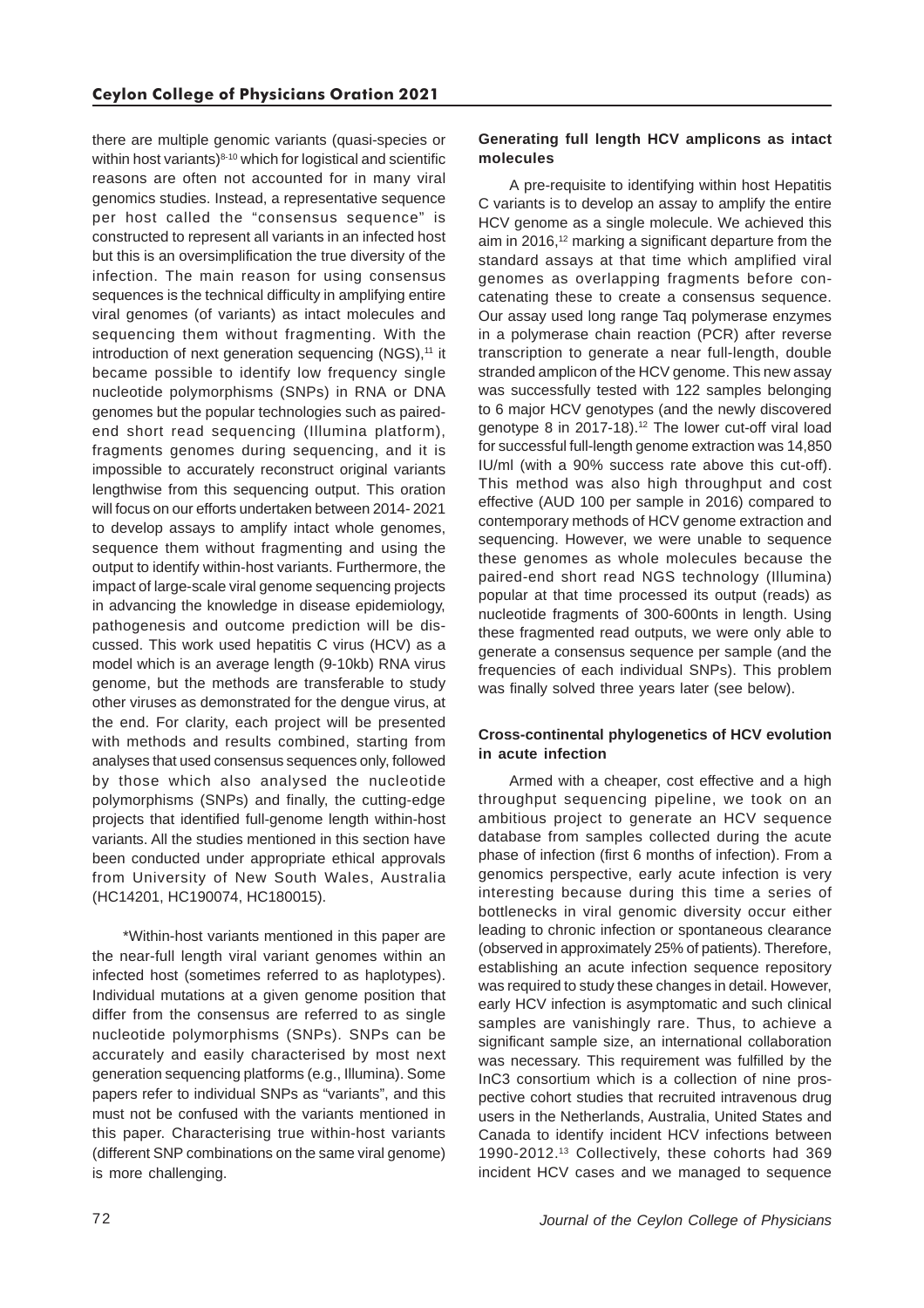213 genomes from these, establishing the world's largest acute infection HCV sequence database: InC3 viral sequence repository (InC3-VSR).<sup>13</sup> Using consensus sequences from this repository, we proved that using near-full-length genomes in phylogenetics (inferring related infections via genetic sequence similarity) is superior to using smaller segments of the genome, in terms of improving the resolution of the analysis. Phylogenetic analyses from this database also demonstrated that sequences from North America and Australia clustered separately (implying that patterns of mutations observed have a geographical bias), suggesting that the virus may be evolving in separate micro-epidemics in geographically "isolated" communities.13 This was a concern since it could translate to a geographical bias in mutations which confers drug resistance.

## **Inferring history of HCV community spread from viral sequences**

If a rapidly mutating virus is spreading in a community, as the number of infected people increase overtime, the genomic diversity of the viruses isolated from patients should also increase (combined effect of within and between-host evolution).14,15 Conversely, viral genomic diversity overtime can be a surrogate measure of the number of infected people in a community, when the latter is unknown. This feature can be used to estimate fluctuations of the infected population size overtime (into the past), by observing temporal changes in viral genomic diversity (a phylogenetic tree with a time axis).<sup>16</sup> The tips of such a tree represent actual sequences while the nodes of the tree represent their ancestors (hypothetical). The size of a simulated infected population (and its changes overtime) could be inferred by the branching pattern of this tree on the assumption that a shrinking phylogenetic diversity (less branching) indicates a lower number of infections. We used consensus sequences from the InC3-VSR to generate phylogenetic trees with a time axis to understand how the HCV infected population size in North America and Australia fluctuated overtime<sup>17</sup>. These analyses were done using a software suite for evolutionary analyses based on Bayesian statistics (Bayesian evolutionary analysis and sampling of trees  $-$  BEAST version 1.8)<sup>16</sup>. We demonstrated that the origin of HCV subtype 1a infections was earlier (around 1920) than that of subtype 3a (around 1950) in both continents and that epidemics of both subtypes saw an exponential increase of infections between 1955-1975 before slowing and stabilising in the 1990s.<sup>17</sup> This model was validated by epidemiological estimates from other investigators.18 This study demonstrates the value of sequence based phylogenetics in interrogating historical changes that

led to fluctuations in rates of infection. Lessons learnt from such exercises are useful to develop better surveillance to prevent epidemics.

# **Understanding impact of host immunity in acute infection through viral genomics**

Viral sequencing data, especially that of the coding regions for T and B cell epitopes, provide an ideal opportunity to explore or predict the interaction of the virus and the host immune system. Broadly neutralising antibodies (antibodies that can neutralise multiple genotypes of HCV) are thought to play an important role in spontaneous clearance of infection observed in some individuals. We downloaded and analysed 1749 HCV consensus genomes isolated during the chronic phase of infection from publicly available databases (all available sequences at the time of analysis) to explore mutations in the viral genomic regions that code for binding domains of broadly neutralising antibodies.19 We then compared these with acute infection sequences from the InC3-VSR to see if some mutations conferring resistance to broadly neutralising antibodies (thus making virus neutralisation less effective) are specific to the acute stage of infection. We found that contact residues for all known broadly neutralising antibodies were restricted to three linear regions of the HCV Envelope 2 protein.<sup>19</sup> Experimentally proven resistant mutations to antibody binding (identified *in vitro*) were rare in naturally circulating sequences isolated from patients (*in vivo*). For example, only 10 out of 29 known resistant mutations had a frequency of occurrence greater than 5% among circulating sequences. Two sites (positions 610 and 655 in E2 protein) within broadly neutralising antibody epitopes had significant differences in the type of amino acid residue seen in between acute and chronic infection sequences.19

#### **Naturally occurring drug resistant mutations in treatment naïve patients**

All of the above-mentioned projects were based on consensus sequences. However, as all InC3 sequences were subjected to next generation sequencing, even rare mutations seen in some within-host variants could be quantified. Any mutation in a sequenced read that is different to the consensus sequence base at the same position is called single nucleotide polymorphism (SNP). This and the following project was on SNP quantification.

Since 2012, availability of highly successful directly acting antiviral drugs (DAAs) have revolutionized HCV therapy, offering >90% cure rates with minimal side effects.<sup>20</sup> However, in a minority, first line DAAs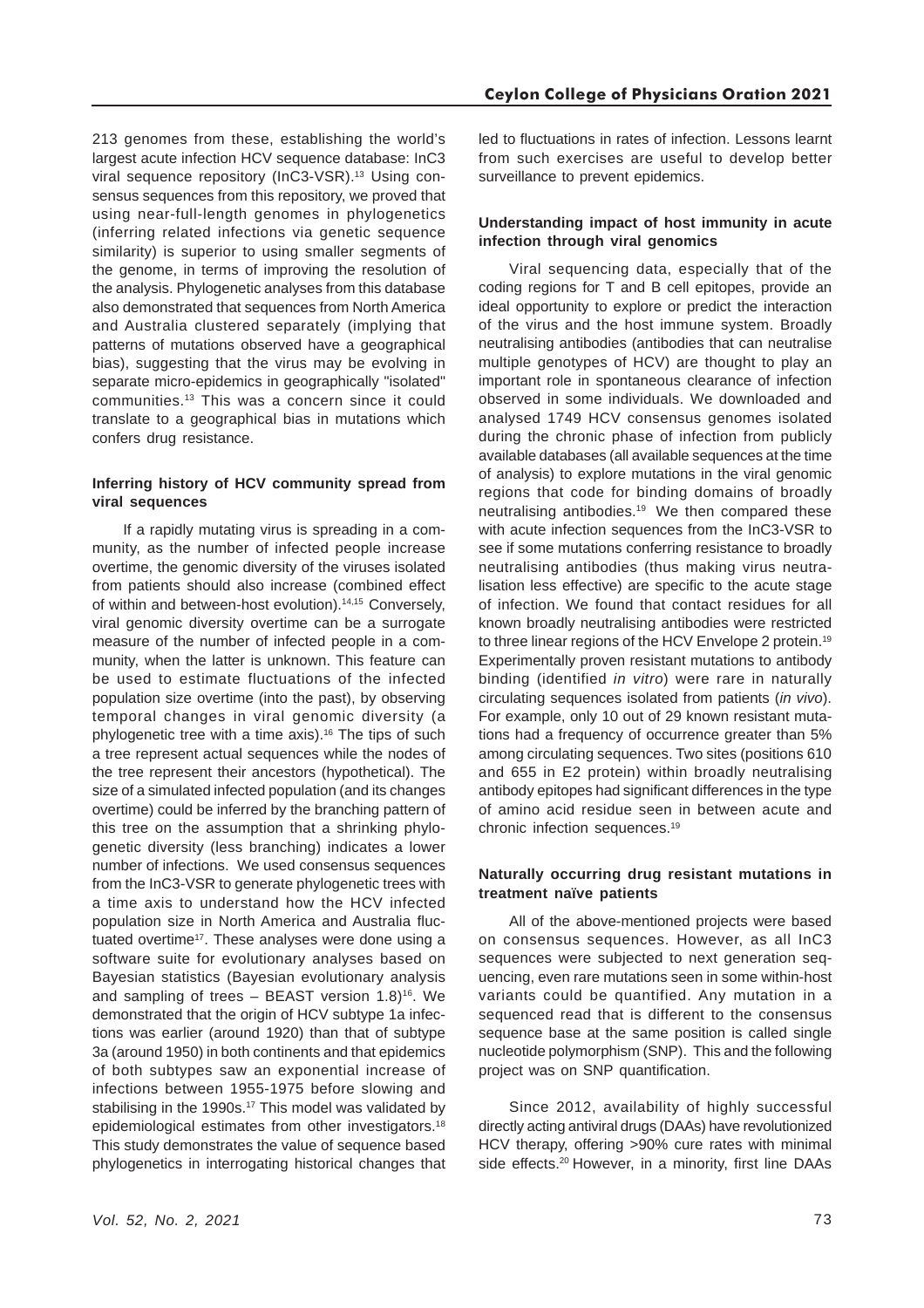fail due to drug resistance. These resistant SNPs (Resistance associated substitutions -RASs) are coded in NS3, NS5A and NS5B regions of the HCV genome. Given that InC3-VSR had a number of acute infection sequences from four different countries isolated between 1990-2012, and as each of these genomes were deep sequenced to an average depth of 17,000 reads per nucleotide position, naturally occurring RASs with an abundance as low as 0.1% could be reliably identified.21 Furthermore, in one cohort patients were longitudinally sequenced giving the opportunity to see if RASs spontaneously appear and disappear overtime, even when not exposed to DAAs.<sup>22</sup> We found that in InC3-VRS, naturally occurring RASs against more than one DAA (or their combinations) were rare. Therefore, had these individuals been treated, even in the unlikely event of resistance to a first line drug, a second-line drug would have been successful. Interestingly some naturally occurring RASs were significantly more frequent in some genotypes while two important RASs (NS3 Q80K in genotype 1a and NS5B N142T in genotype 3a) had a geographical bias in occurrence also. $21$  In the longitudinal sample analysis, we demonstrated some RASs may disappear overtime when they occur on T cell epitopes, due to the host immune selection pressure. $22$ 

## **Determinants of genetic variability in HCV**

To understand the factors driving the high mutation rate of HCV and to see if the mutation rates can predict infection outcomes such as clearance, we computed the "mutability" of HCV genome using "Shannon entropy" which is a measure of uncertainty quantified as a value between 0 and 1 with zero indicating immutable, highly conserved positions. We compared Shannon Entropy values across the full genome and different sections of the genome and correlated these with host genetic polymorphisms, country of origin, host gender and infection outcome (spontaneous clearance or chronic infection) to see if viral genetic diversity is associated with any of these factors.<sup>23</sup> We found that most of the genomic mutations in the acute phase of infections were non-synonymous mutations (leads to a change in the coded amino acid), and that the Envelope (important for viral entry to hepatocytes) and NS5B regions (important for viral replication) of the genome had the highest mutability.<sup>23</sup> Viral genotype 1a (vs 3a) and host IFNL3 allele CC polymorphism at position rs12979860 (vs non-CC genotypes) were associated with a higher genomic variability of the virus thus, demonstrating both host and virus-related factors may drive mutations in the HCV genome. Host IFNL3 gene is important for innate immunity and its polymorphisms have been linked to spontaneous clearance of HCV by other authors.<sup>24</sup>

## **Limitations of short-read sequencing**

With the paired-end short read NGS platform (Illumina) which was used to generate the InC3-VSR, it is possible to generate an accurate consensus sequence per sample, and identify single nucleotide polymorphisms (SNPs) accurately, but how these SNPs are combined on a genome to create a unique variant could not be visualised as this platform generates short reads of 300-600 nucleotides in length (HCV genome is 9.5kb in length). Probability based bioinformatic algorithms can "reconstruct" a longer genomic segment from these short reads (haplotype reconstruction) based on shared mutations on overlapping parts of the short reads.25-27 However, these algorithms have poor agreement with each other and in absence of a gold standard, it is not possible to validate if the reconstructed haplotypes are real.<sup>28</sup> In addition, the errors of these algorithms increase with the reconstructed length of the genome and hence it is not possible to reconstruct full-genome length haplotypes. We observed these problems firsthand in a study where we attempted to characterise HCV founder variants using different haplotype reconstruction algorithms from InC3-VSR data.29 Founders are distinct within-host variants of viruses that can transmit an infection from one host to another. The existence of founder variants has been demonstrated in several RNA virus infections including HCV, dengue and influenza. We used different haplotype reconstruction algorithms focussing on three distinct regions of the HCV genome (each approximately 2000nts in length).29 Previous studies that defined transmitted founders used one haplotype reconstruction algorithm and focussed on the Envelope region of the HCV genome only, and we wanted to see if this method is accurate once results are cross validated with different algorithms and across other regions of the genome. After assessing 190 samples, 54 very early acute infection samples were identified as potentially having founder variants, but after cross validating across the two algorithms and three different regions of the genome, only 14 single transmitted founders could be identified with certainty.29 While we identified a higher number of precious founder sequences with greater certainty than any of the previous studies by others, this study also demonstrated the uncertainty and unreliability of haplotype reconstruction algorithms as they do not produce concordant results on most occasions.

#### **Moving beyond haplotype reconstruction to identify within host variants**

As we were exploring ways to overcome the limitations of next generation sequencing to identify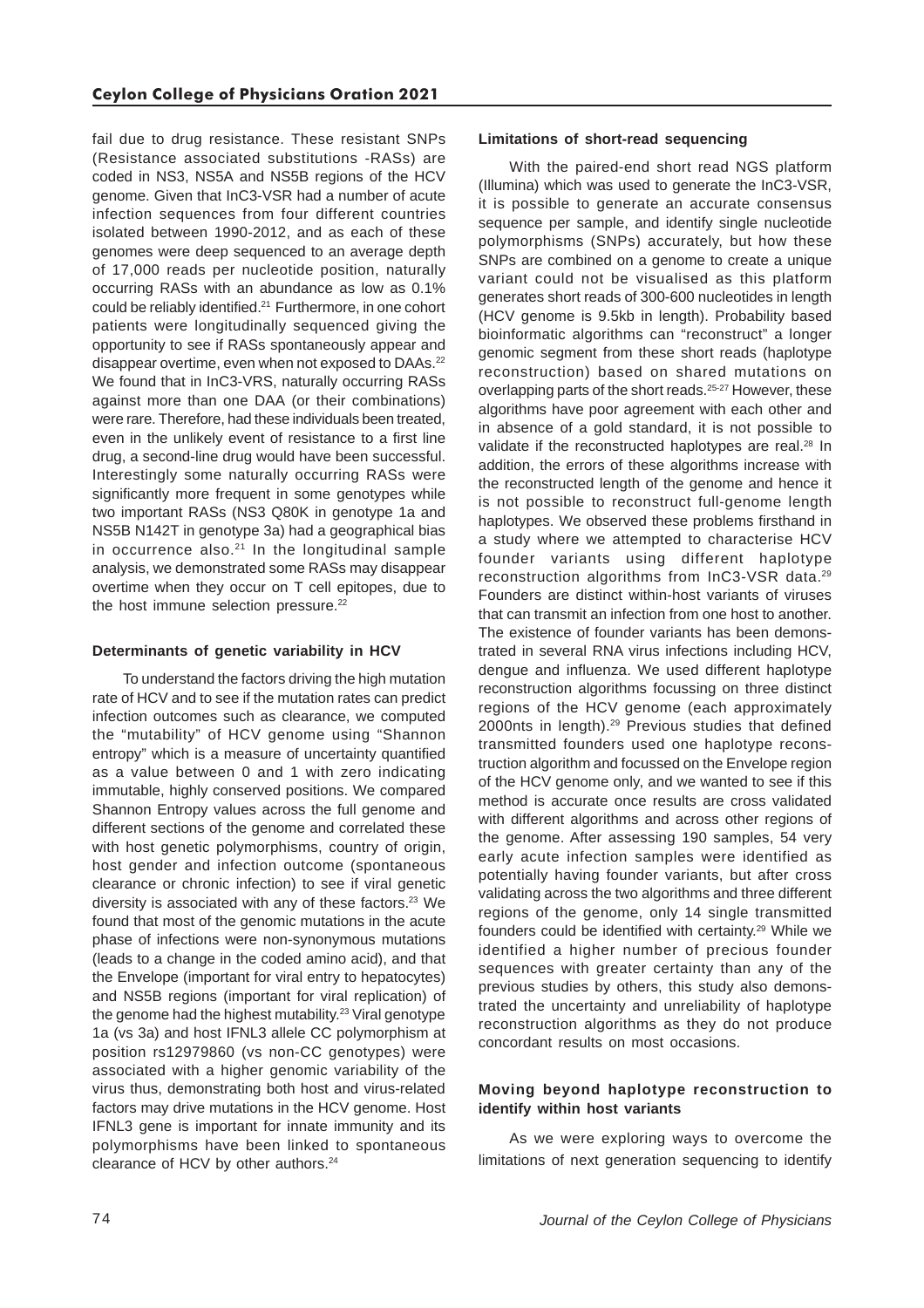within host variants reliably, long read sequencing technologies, sometimes referred to as "Third generation sequencing" (e.g., Single Molecule Real-time sequencing technology – SMRT, Oxford Nanopore Technology – ONT) entered the space of commercial sequencing. These new technologies generate individual reads of up to 100kbs in length, far greater than the length of an RNA virus genome. Thus, for the first time there was a chance to sequence entire withinhost viral variants, bypassing haplotype reconstruction. In addition, ONT had the added advantage of using a hand-held portable sequencer (MinION), enabling remote sequencing without a sophisticated laboratory, markedly cutting down the cost of sequencing.<sup>7,30-33</sup> However, compared to Illumina (short read) platform, these newer technologies had a high error rate, and when sequencing RNA viruses the difficulty in differentiating a true mutation from a sequencing error posed a significant problem. In an extensive body of work spanning over three years, we demonstrated the suitability of utilising ONT for RNA virus sequencing when certain conditions were met (using sequencing depth to balance the sequencing error).<sup>34</sup> In other words, we showed that for the same sample, the consensus sequences generated by ONT and Illumina platforms were similar if the ONT consensus was built from at least 300 individual reads or more.34 We also developed a novel bioinformatics tool named Nano-Q (https:// github.com/PrestonLeung/Nano-Q) which uses a hierarchal clustering algorithm, to differentiate within host variants from ONT sequencing while adjusting for sequencing errors.<sup>34</sup> To test our workflow, we mixed plasmid clones with known HCV sequence inserts in known proportions to recreate a "variant mix" and then applied the new ONT based workflow to see if it can identify constituent plasmid HCV sequences and their proportions correctly. We demonstrated that our workflow reproduced all variants in the mix even when one constituent had an abundance as low as 0.1%. Overall, ONT sequencing was cheaper compared to Illumina sequencing with the average cost per sample being around AUD 43 (vs AUD 100) in 2020.

#### **Beyond hepatitis C; Studying other RNA viruses**

Hepatitis C is a highly mutable virus which accumulates many mutations overtime given the chronic nature of infection. Genomes of short-lived infections such as dengue or SARS-nCoV-2 have fewer mutations but pose new challenges when sequenced with an error prone platform such as ONT as sequencing errors heavily influence relationships seen in a phylogenetic tree in a low mutation environment (risk of inflating genetic diversity across variants by sequencing errors). We have worked on the dengue virus on the assumption that if our optimised ONT

workflow can be applied to both a chronic (HCV) and an acute infection (dengue), then it can be adapted to study many other RNA viruses. Thus, we developed a novel assay to amplify full genome dengue sequences as single molecules, developed an ONT based workflow for cost effective high throughput dengue virus sequencing and adapted the Nano-Q tool to differentiate within host variants of dengue virus.<sup>35</sup> Finally, we established pre-conditions to be followed when using sequences with less mutations (e.g., dengue) generated from an error prone platform (ONT) for phylogenetics. Currently this pipeline is being used to generate a large dengue sequencing dataset from an ongoing cohort study in Sri Lanka; The Colombo Dengue study. 36,37

## **Discussion**

The extensive body work of presented above made significant advances in understanding the pathogenesis of HCV infection from a viral genomics perspective, while making significant technological gains to "re-set" the standards in this field. The full genome amplification method developed by us has been used by other teams to design similar assays for other viruses such as enteroviruses and SARS-nCoV-2. 7,38 The findings from above mentioned projects had a significant knowledge impact on understanding HCV pathogenesis, predicting outcomes and designing elimination strategies. For example, the finding of a strong geographical bias in phylogenetics of HCV evolution and that such variations were mainly located in envelope and NS5B regions (rich in T cell epitopes), questioned if a universal vaccine would have the same effect across different geographic regions. The historical reconstructions of HCV epidemics in North America and Australia demonstrated how social circumstances shaped these epidemics and the value of such modelling to track the ongoing epidemics in the DAA era, to see if the infected population is declining with successful community-based treatment. Characterising epitopes and their differences in acute and chronic infections is an important step to further explore the mechanisms of spontaneous clearance (which is still unknown) as well as to design successful vaccines against HCV. Examination of naturally occurring RASs against DAAs across multiple genotypes and countries revealed that RASs conferring resistance to multiple drug regimens are rare and even if treatment with a first-line option fails, a second line option should be effective – a finding that resonates with real-world experience in HCV treatment. Exploration into mutability of HCV genome showed that such variation is shaped by both viral genotype as well as human allelic genotypes (thus an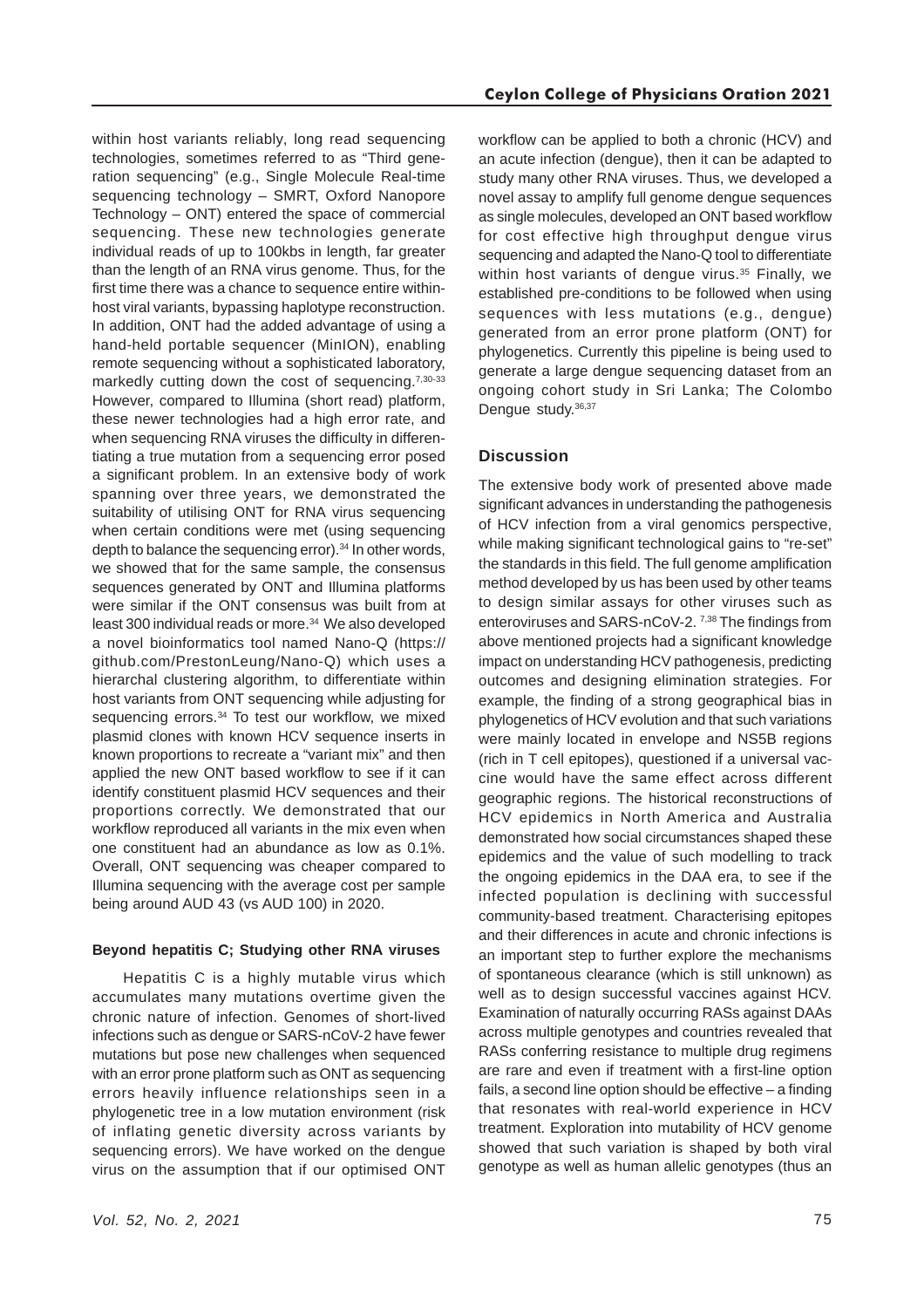interaction of viral and host genomes). This is not an incidental finding as the same human IFNL3 allele has been linked to spontaneous clearance of HCV by other authors.24

However, further progression in this field was hindered due to the inability to reliably sequence within host viral variants.<sup>25,26</sup> Including within host variants (instead of a single consensus) into genomic analyses will add another layer of complexity but it will also cause a paradigm shift in the field by allowing us to observe origin and extinction of biologically important variants amidst the selection pressures imposed by host immunity and treatment. This will enable better drug and vaccine design, prediction of treatment outcome, monitoring of emerging drug resistance and pre-emptive changes in treatment before the resistant variant becomes dominant. We have initiated this process by overcoming the hurdle of intact full genome amplification and sequencing, paving the way for reliable differentiation of within host variants without haplotype reconstruction.

The importance of viral phylogenetics has come to the fore more than ever with the SARS-nCoV-2 pandemic. In Australia, phylogenetics is an essential part of its successful contact tracing that identified emerging clusters in real-time.<sup>7</sup> Even in chronic infections such as HIV and HCV, real-time detection of emerging transmission clusters for rapid public health response is gaining traction as a prevention strategy in Australia. For other endemic arboviral infections such as dengue, community surveillance of circulating variants is useful in predicting changes of disease phenotype. However, these aspects are largely unexplored in low-middle- income countries due to the difficulties in establishing high-end sequencing facilities. With emergence of cheaper and portable technologies such as ONT, this situation is changing and scientists as well as clinicians should be aware of the advantages and translational value of viral genomic analyses.

#### **Acknowledgements**

I gratefully acknowledge my collaborators and coauthors from the InC3 consortium (University of New South Wales, Australia, University of Melbourne, Australia, University of New Mexico, USA, Harvard University, USA, Johns Hopkins Medical Institutions, USA, University of Montreal, Canada, Public Health Service and Academic Medical Centre of Amsterdam, The Netherlands) for their contributions for the HCV studies and collaborators from University of Colombo, Sri Lanka, Agency for Science, Technology and Research, Singapore, and National University of

Singapore for contributions to dengue studies. I am grateful for the guidance and supervision of Professors Senaka Rajapakse and Deepika Fernando (for dengue studies) and Andrew Lloyd, Rowena Bull and Fabio Luciani (for HCV studies). The work presented here was also contributed by my PhD students at UNSW (Arun Abayasingham, Nasir Riaz, Braulio Valencia, Hossain Sazzad, Thiruni Adikari), Ms. Chathurani Sigera (PhD student, University of Colombo) and Dr. Preston Leung (Bioinformatician, University of Copenhagen, Denmark). My research is funded by grants from the University of New South Wales and the National Health and Medical Research Council of the Australian Government (No. 1173666). Finally, none of this work would have been possible without the generosity and goodwill of patients who donated their samples and data for these projects.

#### **References**

- 1. Rodrigo C, Luciani F. Dynamic interactions between RNA viruses and human hosts unravelled by a decade of next generation sequencing. *Biochim Biophys Acta Gen Subj*. 2019; **1863**(2): 511-9.
- 2. Stanaway JD, Shepard DS, Undurraga EA, Halasa YA, Coffeng LE, Brady OJ, et al. The global burden of dengue: an analysis from the Global Burden of Disease Study 2013. *Lancet Infect Dis.* 2016; **16**(6): 712-23.
- 3. Tang JW, Lam TT, Zaraket H, et al. Global epidemiology of non-influenza RNA respiratory viruses: data gaps and a growing need for surveillance. *Lancet Infect Dis*. 2017; **17**(10): e320-e6.
- 4. Woolhouse MEJ, Brierley L. Epidemiological characteristics of human-infective RNA viruses*. Scientific Data.* 2018 02/ 20/online; **5**: 180017.
- 5. Liu SQ, Deng CL, Yuan ZM, Rayner S, Zhang B. Identifying the pattern of molecular evolution for Zaire ebolavirus in the 2014 outbreak in West Africa. *Infect Genet Evol.* 2015; **32**: 51-9.
- 6. Bhatt S, Holmes EC, Pybus OG. The genomic rate of molecular adaptation of the human influenza A virus. *Mol Biol Evol.* 2011; **28**(9): 2443-51.
- 7. Bull RA, Adikari T, Hammond JM, et al. Analytical validity of nanopore sequencing for rapid SARS-CoV-2 genome analysis. *bioRxiv.* 2020: 2020.08.04.236893.
- 8. Eigen M, McCaskill J. Molecular Quasi-species. *J Phys Chem.* 1988; **92**: 6881-91.
- 9. Capobianchi MR, Giombini E, Rozera G. Next-generation sequencing technology in clinical virology. *Clin Microbiol Infect.* 2013; **19**(1): 15-22.
- 10. Bull RA, Luciani F, McElroy K, et al. Sequential bottlenecks drive viral evolution in early acute hepatitis C virus infection. *PLoS Pathogens.* 2011; **7**(9): e1002243.